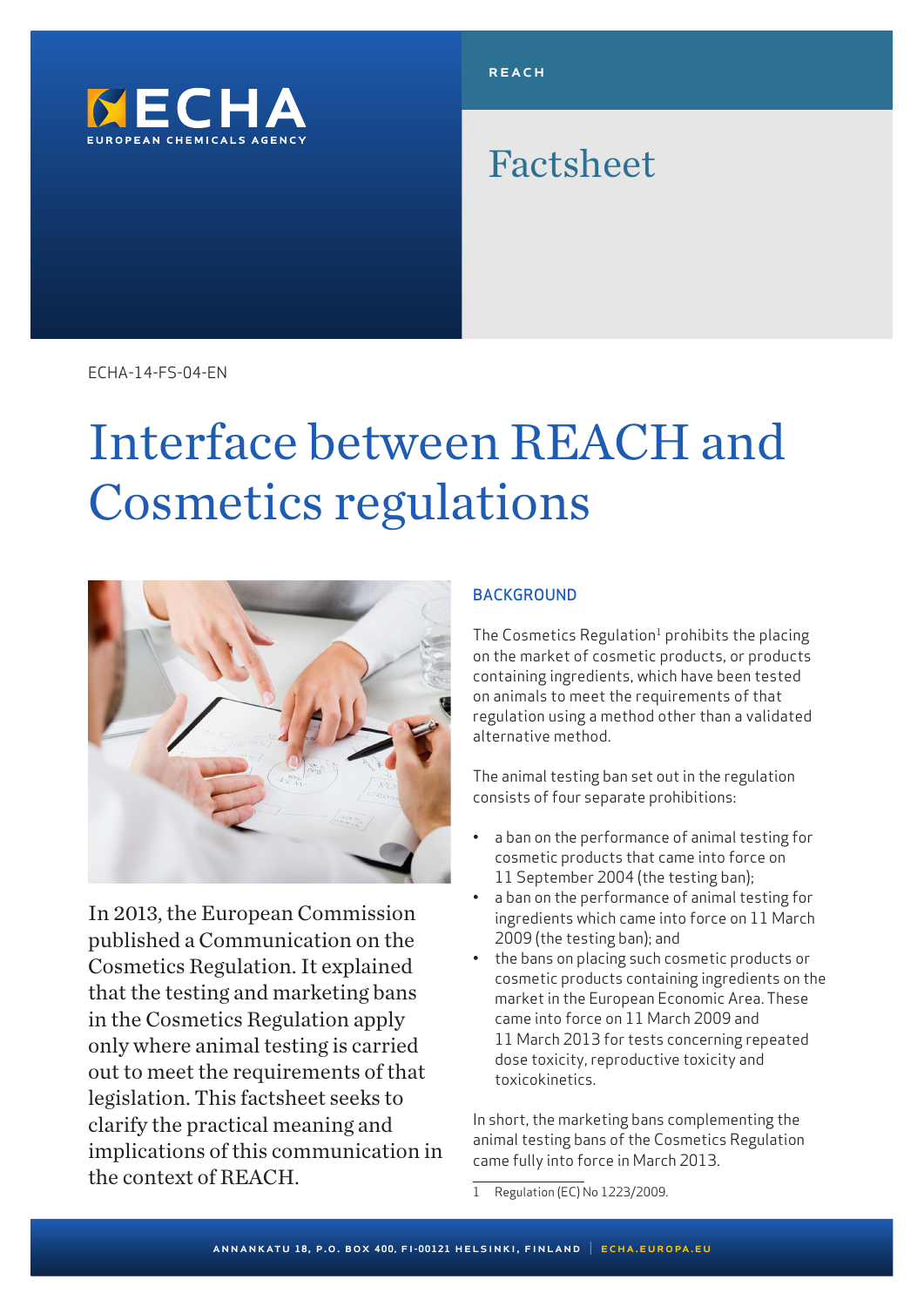#### REACH REQUIREMENTS FOR REGISTRANTS THAT MANUFACTURE/IMPORT A SUBSTANCE USED IN COSMETIC PRODUCTS

Following the Commission communication, the relationship of the testing ban enshrined in the Cosmetics Regulation and the REACH information requirements can be described as follows:

- 1. Registrants of substances that are exclusively used in cosmetics may not perform animal testing to meet the information requirements of the REACH human health endpoints. The exception is any testing required to assess the risks from exposure to workers<sup>2</sup>;
- 2. Registrants of substances that use the substance also for non-cosmetic uses (i.e. mixed-use substances) are permitted to perform animal testing, as a last resort, for all human health endpoints;
- 3. All registrants (whether or not they only use the substance for cosmetic purposes) are permitted

to perform animal testing, as a last resort, for all environmental endpoints.

This means that the Cosmetics Regulation does not restrict testing under REACH, if:

- this testing is required for environmental endpoints; or
- the substance is also registered for non-cosmetic uses.

Even if a substance is registered exclusively for cosmetic use, the animal testing requirements continue to apply to tests needed to assess the risks from exposure to workers in the Chemical Safety Assessment.

Registrants may determine the requirements that apply to their specific situation in accordance with the following graph:



2 "Workers" in this context are to be understood as persons who are actively involved in a particular activity of a production or manufacturing site, where they may be exposed directly or indirectly to chemical substances. On the other hand, professional users who use the cosmetic product as part of their professional activity (e.g. hairdressers) and consumers shall not be considered as "workers".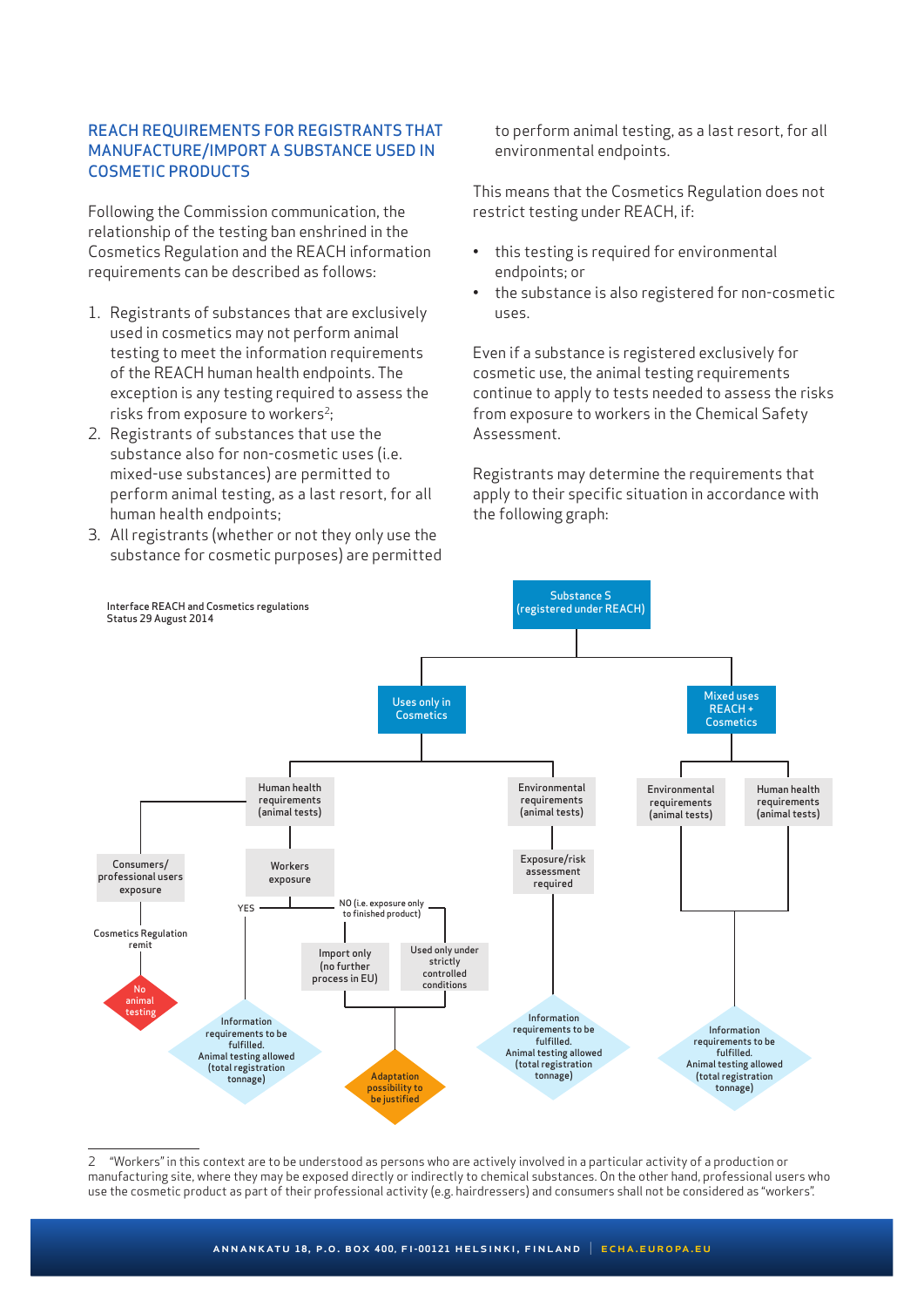#### POSSIBILITY TO ADAPT INFORMATION REQUIREMENTS IF THE SUBSTANCE IS ONLY USED IN COSMETICS

In general, testing for human health endpoints can be adapted ('waived'), if:

- the substance is used solely as a cosmetic ingredient; and
- the testing would not be necessary to fulfil the REACH requirements for assessment of worker exposure.

Potential relevant worker exposure to REACH registered substances may occur during the following stages:

- manufacture;
- formulation;
- packaging.

Such adaptation possibility may, for example, arise when:

1) The cosmetic product is imported in its finished state and not further processed within the EEA (i.e. there is no identified human or worker exposure other than to the finished cosmetic product in the EEA); or

2) With the exception of the life-cycle stage, which covers the use as a cosmetic product, the substance is otherwise handled only under strictly controlled conditions and worker exposure can be excluded.

Consequently, registrants that manufacture or import their substance only for cosmetic uses can make use of specific adaptation possibilities for the relevant human health endpoint. These possibilities and further technical details on how to indicate such waivers in the technical registration dossier are described in ECHA's Q&As, available at:

## » [http://echa.europa.eu/qa-display/-/](http://echa.europa.eu/qa-display/-/qadisplay/5s1R/view/reach/cosmetics) [qadisplay/5s1R/view/reach/cosmetics](http://echa.europa.eu/qa-display/-/qadisplay/5s1R/view/reach/cosmetics)

Important: The option to waive human health endpoints, on the basis of the use of a substance in a cosmetic product is only available for registrants that register a substance solely for cosmetic uses. It is not available for registrants that register a substance for both cosmetic and non-cosmetic uses.